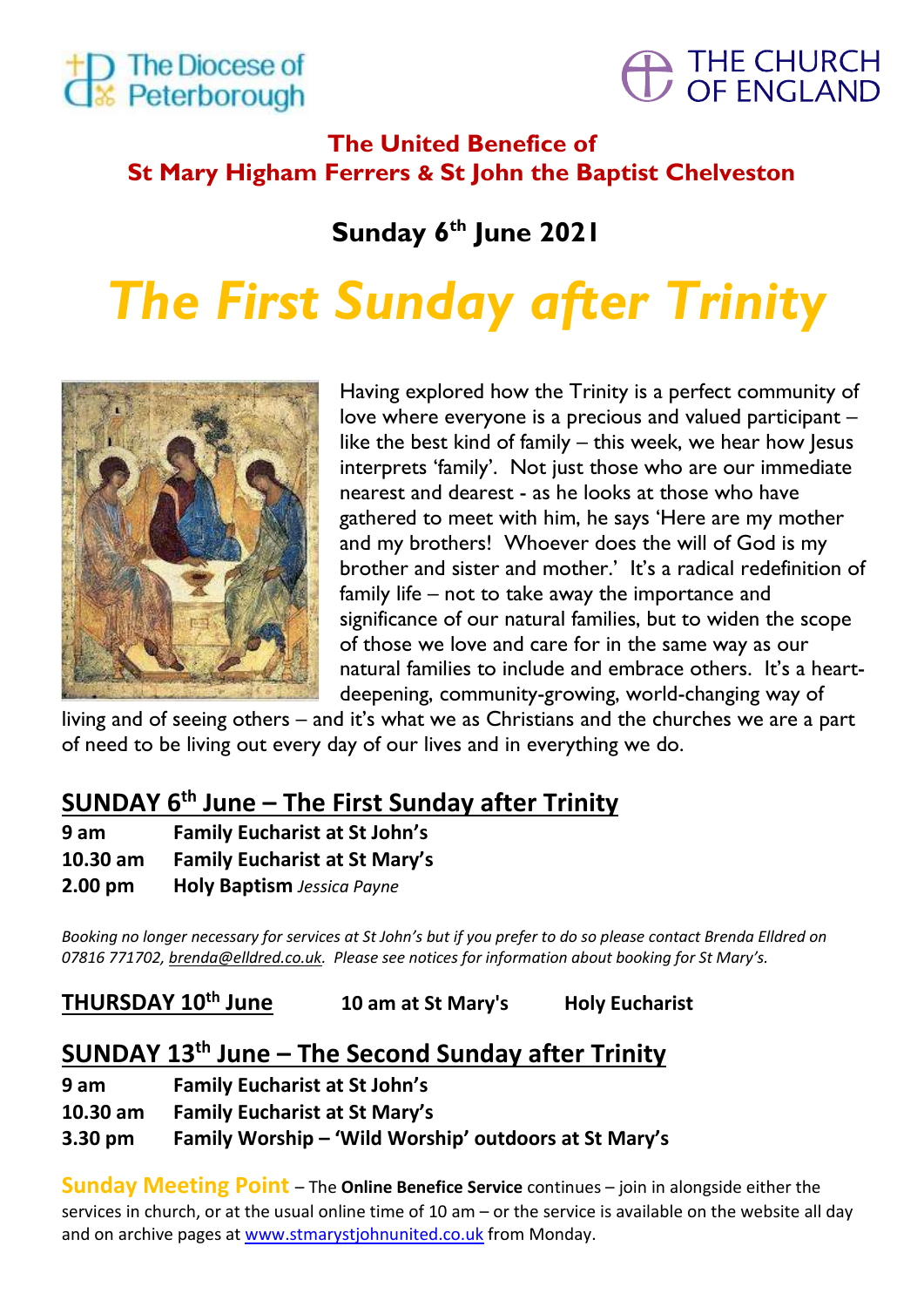

**ZOOM MORNING PRAYER:** all welcome to join in on Wednesday mornings at 9.30 am for a short service of prayer to start the day – the Zoom link is the same every week: <https://us02web.zoom.us/j/87847268214?pwd=MmErWkpHVGFMR2IxM3B2dzNUaHRxZz09> Meeting ID: 878 4726 8214 Passcode: 270307

FAMILY WORSHIP meets again at 3.30 pm on Sunday 13<sup>th</sup> June. For further info contact Michelle or Brenda. Look forward to seeing you!





**ONLINE CELTIC SERVICE on Wednesdays** – join in if you can at 7 pm for this peaceful online service of readings, music, prayer and time for meditation – but it will be available to access earlier or later to suit you.

*ORDERS OF SERVICE for these services are available on the website and some are emailed out each week with this news sheet.*

**WEEKLY SERVICES OF HOLY EUCHARIST continue at 10 am on Thursdays throughout the summer months with the THIRD Thursday in the month being held at St John's (17th June, 15th July, 19th August)**



**A PRAYER FOR THE DAY IS POSTED ON THE WEBSITE AND OTHER PRAYER RESOURCES DURING THE PANDEMIC** are available via the Church of England website at: [https://www.churchofengland.org/resources/coronavirus-covid-19-guidance](https://www.churchofengland.org/resources/coronavirus-covid-19-guidance-churches/coronavirus-covid-19-liturgy-and-prayer-resources)[churches/coronavirus-covid-19-liturgy-and-prayer-resources.](https://www.churchofengland.org/resources/coronavirus-covid-19-guidance-churches/coronavirus-covid-19-liturgy-and-prayer-resources)

**RESOURCES FOR CHILDREN & FAMILIES**: weekly resources for children and families to use at home related to the Gospel such as colouring and activity sheets, crafts, stories, videos and puzzles are emailed



each week. If you aren't yet receiving these please let Michelle know: [michelleacd@hotmail.co.uk](mailto:michelleacd@hotmail.co.uk)

#### **ADDITIONAL ONLINE RESOURCES:**

- Services are available via the Benefice website: [www.stmarystjohnunited.co.uk](http://www.stmarystjohnunited.co.uk/) and information is posted via Facebook, email and our WhatsApp Groups.
- A simple form of Daily Prayer is also available from the website, and can be delivered to homes. There are also many resources available from the Church of England website [www.churchofengland.org/more/media-centre/church-online.](http://www.churchofengland.org/more/media-centre/church-online)
- Bishop Donald's weekly Video message is also available on our website, or on the Diocese website: [www.peterborough-diocese.org.uk.](http://www.peterborough-diocese.org.uk/)
- **VIRTUAL CHURCHYARD PRAYER WALKS:** A Prayer Walk for use out and about (click on the option for 'Prayers for Walkers'), and also 'virtual' versions of the Churchyard Prayer Walks with stations to help you pray and reflect as you meditate on the church, creation, the war memorial, the churchyard and graves.
- **CHURCH OF ENGLAND SUNDAY SERVICE** is a weekly online service broadcast from 9 am on Facebook and YouTube – [www.churchofengland.org/more/media-centre/church-online.](https://www.churchofengland.org/more/media-centre/church-online/previous-online-services) And there are many other prayer resources available via this link too.
- **DAILY HOPE TELEPHONE LINE:** If you are not online then services, music, prayers and reflections are also available on the **Daily Hope telephone line, a free telephone service available 24 hours a day on 0800 804 8044.**



**SUPPORT FOR OUR WELLBEING & MENTAL HEALTH:** There is support and resources available via Northamptonshire *Redeeming Our Communities* Community Engagement Charity website: [https://rocnorthants.co.uk](https://rocnorthants.co.uk/)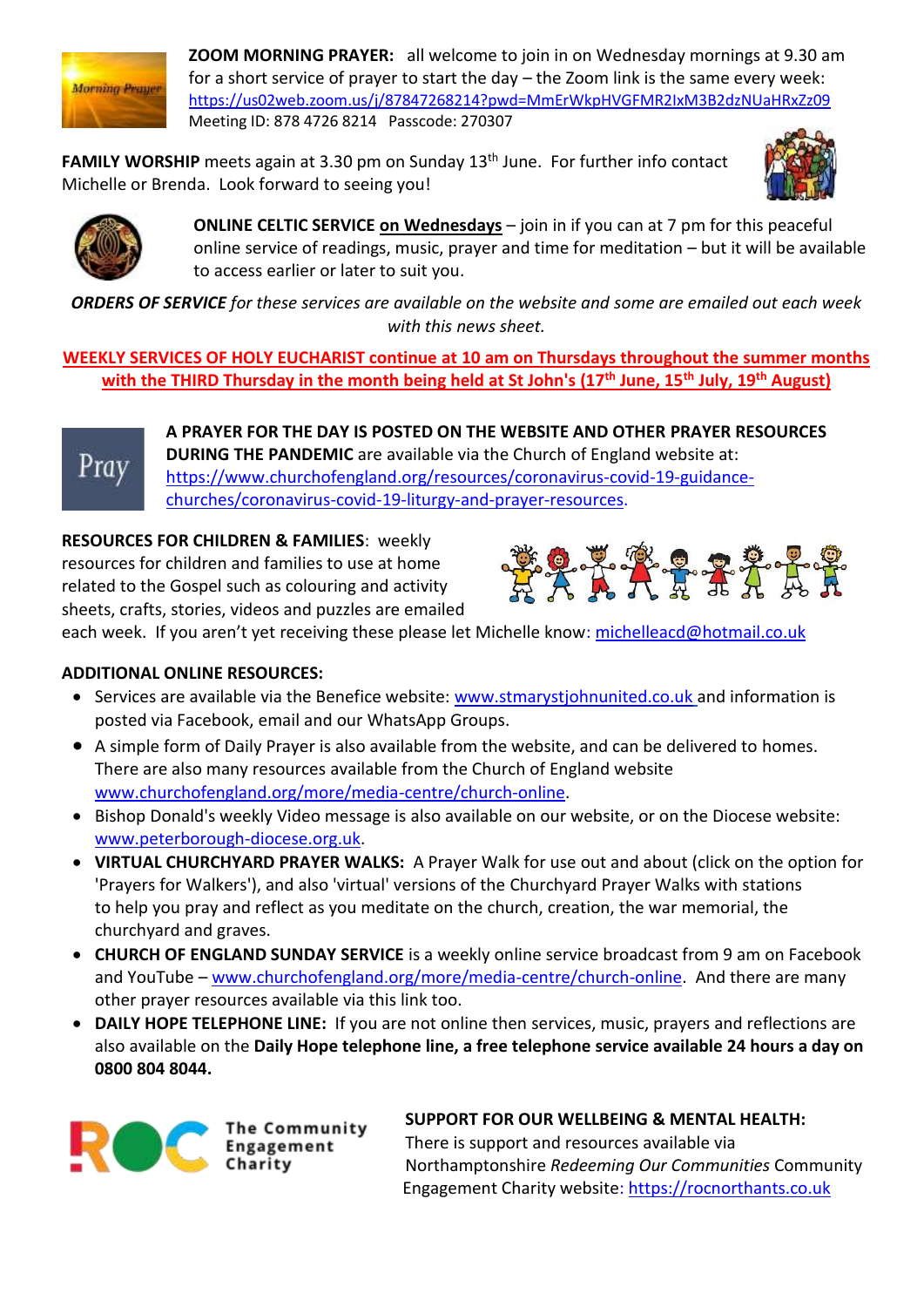**SUPPORTING OUR COMMUNITY:** if you or anyone you know needs help with food shopping, picking up medicines, or just a chat over the phone, do get in touch with any of our Ministry Team, as well as Lynne Pocock who leads our Pastoral Group.

**FACEBOOK & WHATSAPP** – Please help keep everyone in contact by regularly checking and

contributing on both Facebook and WhatsApp – if you haven't yet, please like and share our church Facebook pages and do the same for postings, which will help others find the information and generate more traffic!

St Mary's FB page can be found by searching for @highamchurch, and St John's at @StJohn'sChelveston.

#### **CELEBRATIONS**  $\circledcirc$

A Very Happy Birthday from all the parish family to Margaret Tuffnail, who is hoping to be in church with us to celebrate her birthday today,  $6<sup>th</sup>$  June.

If you have happy news/events (birthdays, anniversaries, achievements, etc) to share with the rest of the parish family via the news sheet please let me know - [jane@smeathers.com](mailto:jane@smeathers.com) or 01933 357707.

#### **BAPTISMS**

It's great that baptisms can again take place in church and there are several families bringing their children for baptism over the coming months. Please pray for Jessica, to be baptised at St Mary's today, 6<sup>th</sup> June, and for her parents, Hayley and Andy, her older brother Daniel, and her godparents, Michael & Ruth.

#### **OUR PRAYERS HAVE BEEN ASKED FOR:**

Karen Addis, Richard Bedells, Madge Boxall, Daniel Boxall, Tony Brown, James Christie, Ken Clarke, Allison Cox, Marian Cox, Hazel Cragg, Gillian Dixon, Pat Ellis, Henry Flynn, Christine Franklin, John Garley, Iris Gilbert, Cllr David Hamblin, Cynthia Hobson, Noreen Holmes, Peggy Horsfield, Sarah Knight, Tim McGuire, Laura May, Catherine (nee Matthias) & Tom Mayer, Sally Mayes, Roy Morgan, Freda Pack, Dora Paynton, Paul Paynton (Revd), Peter Paynton, Val Robinson, Jean Shield, Pat Spencer, Simon & Katie Stafford, Elizabeth Swindley, Martin Sykala, Margaret Tuffnail, Garth Ward, Sara Whatley.

**Chelveston:** Ralph Allen, Joan Amos, Joy Coker, Brittany Fowler, Hilary Goodman, Dinu Johns, Eric Kilsby, Brenda May, Tony Norman, Muriel Palmer, Margaret Sheppard, David Webber, Diana Wright.

**IN MEMORIAM:** Annette Norman, Georgina Weston, Shirley Lovell.

A Service of Celebration for the life of **Shirley Lovell RIP** will be held at St Mary's on 11th June at 11am, following a funeral service at Nene Valley. There will be some spaces available so if you would like to attend please let Dave Stuttle know at [dchs50@virginmedia.com](mailto:dchs50@virginmedia.com) or 07941 306391. Please pray for Martin, Andrew and Nicola and all Shirley's family at this time.

#### **YEAR'S MIND ANNIVERSARIES:**

Selina Allen, William Hendry, Bernard Mayes, Edna Fletcher, Frederick Banham, Herbert Stewart, Dorothy Goodes, David Hughes, Percy Smith, Allen Goulsbra OBE, John Browning, Arthur Wright, Frank Felce, Helen Driver, Linda Smith, Dorothy Blackwell, Michael Warde, Irene Britchford, Ellen Bonfield, Daphne Robinson, Betty Chamberlain.

**PLEASE PRAY FOR:** Moheb, Therese & Lilly - our family from Egypt who are applying for permission to reside in the UK because as Coptic Christians their lives have been in danger in Egypt – their first request has been denied so they will now need to go to an Appeal. Please pray for them during this very anxious time and for their family back in Egypt.

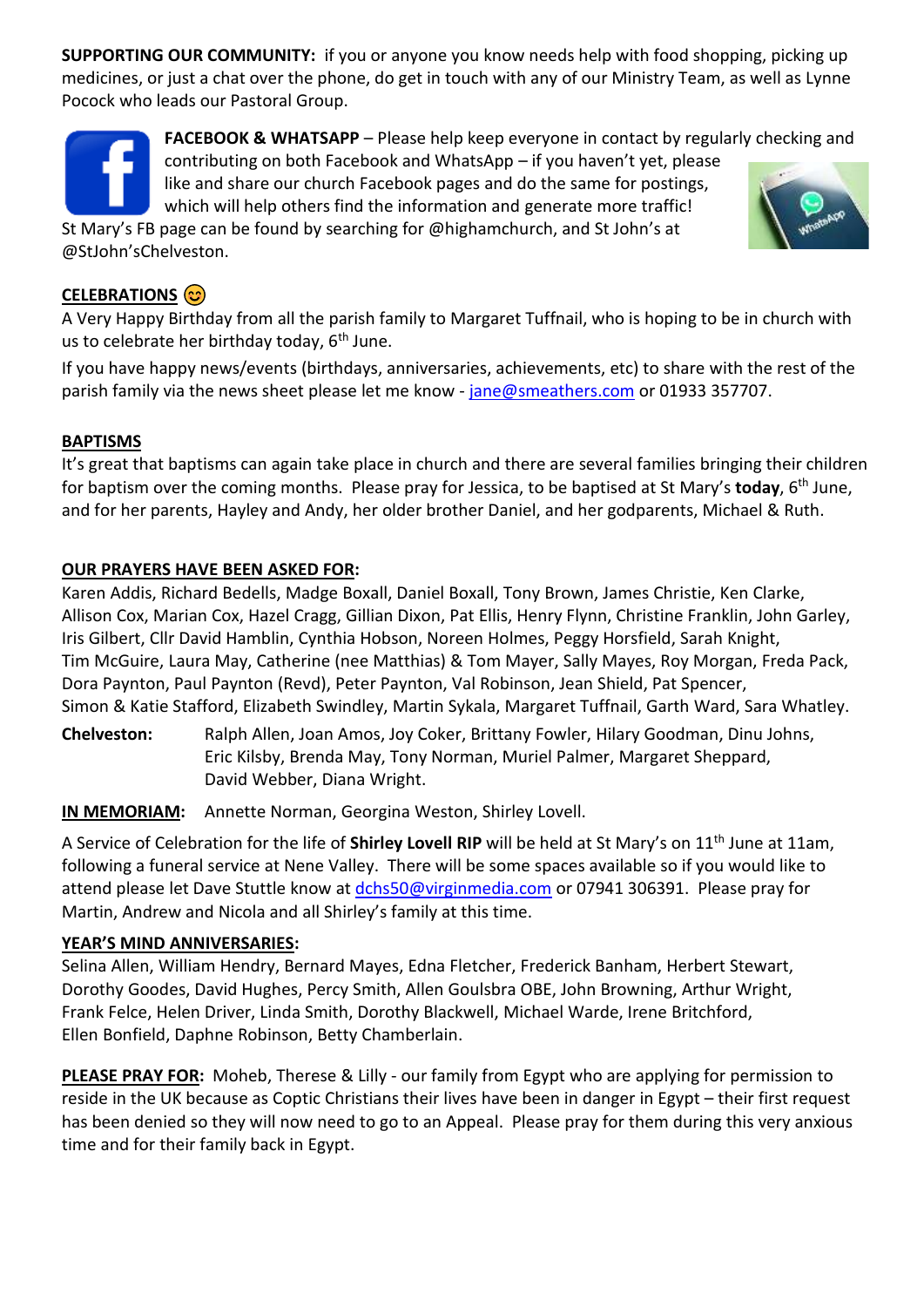#### **BENEFICE PRAYER GROUP – Daily Intentions for the coming week**

|              | AIM: To grow in faith as followers of Jesus Christ and to serve our local communities in love.                                                                                                                                                                                                                                                                                                                                                                                                                                       |
|--------------|--------------------------------------------------------------------------------------------------------------------------------------------------------------------------------------------------------------------------------------------------------------------------------------------------------------------------------------------------------------------------------------------------------------------------------------------------------------------------------------------------------------------------------------|
| Sun          | This Sunday we pray for our family life - for those who are part of our own families, and the<br>wider family of our church, community and world. Today we welcome a new member of our<br>church family as Jessica comes to be baptised this afternoon.<br>Yesterday was World Environment Day and so we pray that as Christians we may remember<br>our responsibility as stewards of God's creation.                                                                                                                                |
| Mon          | Today pray for those preparing for ordination this summer, for those coming for Baptism in<br>the coming months and any considering confirmation.<br>For our couples preparing for marriage – at St Mary's we pray for Jack & Emily, and Lauren &<br>Chris.                                                                                                                                                                                                                                                                          |
| <b>Tues</b>  | For honesty and integrity in public life and for those in leadership.<br>For the wider world, and all continuing to suffer the ongoing effects of Covid.<br>For the people of Hong Kong and China with increased tensions due to the anniversary of<br>Tiananmen Square massacre.                                                                                                                                                                                                                                                    |
| Wed          | For our NHS staff addressing the backlog in health care.<br>For all those involved in administering the vaccination programme across the world, that the<br>wealthy nations may help the poorer nations to access vaccines and medical care.                                                                                                                                                                                                                                                                                         |
| <b>Thurs</b> | We pray for our local schools, children and families, and for teachers in the return to school<br>after Half Term and for the final term, and all now awaiting results of end of year assessments.<br>For our local shops and businesses as restrictions ease.                                                                                                                                                                                                                                                                       |
| Fri          | We continue to remember those who have died as a result of the Pandemic and for all who<br>mourn.                                                                                                                                                                                                                                                                                                                                                                                                                                    |
| Sat          | We pray for the Church and all God's people - for all who have taken up new roles and<br>ministries on our PCCs and Deanery Synod.<br>We pray for the Leading Your Church into Growth programme that it may help us grow our<br>churches, our faith and our mission.<br>We pray for the 'Giving & Growing in Love & Faith' Stewardship Refreshed campaign at St<br>Mary's - that we may respond as generously as we can to help our church make even more of<br>an impact in our community in sharing the Good News of Jesus Christ. |

## **Please use this news sheet to help you pray for our churches and their mission during the week.**

| For all enquiries and requests for pastoral help: |                                                                                                           |  |  |
|---------------------------------------------------|-----------------------------------------------------------------------------------------------------------|--|--|
| <b>Revd MICHELLE:</b>                             | Tel: 01733 569147 / 07961 003352 or michelleacd@hotmail.co.uk                                             |  |  |
| <b>BRENDA Elldred (Reader):</b>                   | 07816 771702, brenda@elldred.co.uk                                                                        |  |  |
| l PASTORAL TEAM:                                  | Lynne on 07800 636943, lynnempocock@netscape.net for St Mary's<br>Brenda Elldred (as above) for St John's |  |  |
| <b>PARISH OFFICE:</b>                             | 01933 741140 or stmarys.higham@gmail.com                                                                  |  |  |
| <b>BEDE HOUSE ENQUIRIES:</b>                      | 01933 741140 or thebedehouse@gmail.com                                                                    |  |  |
| WEBSITE:                                          | www.stmarystjohnunited.co.uk                                                                              |  |  |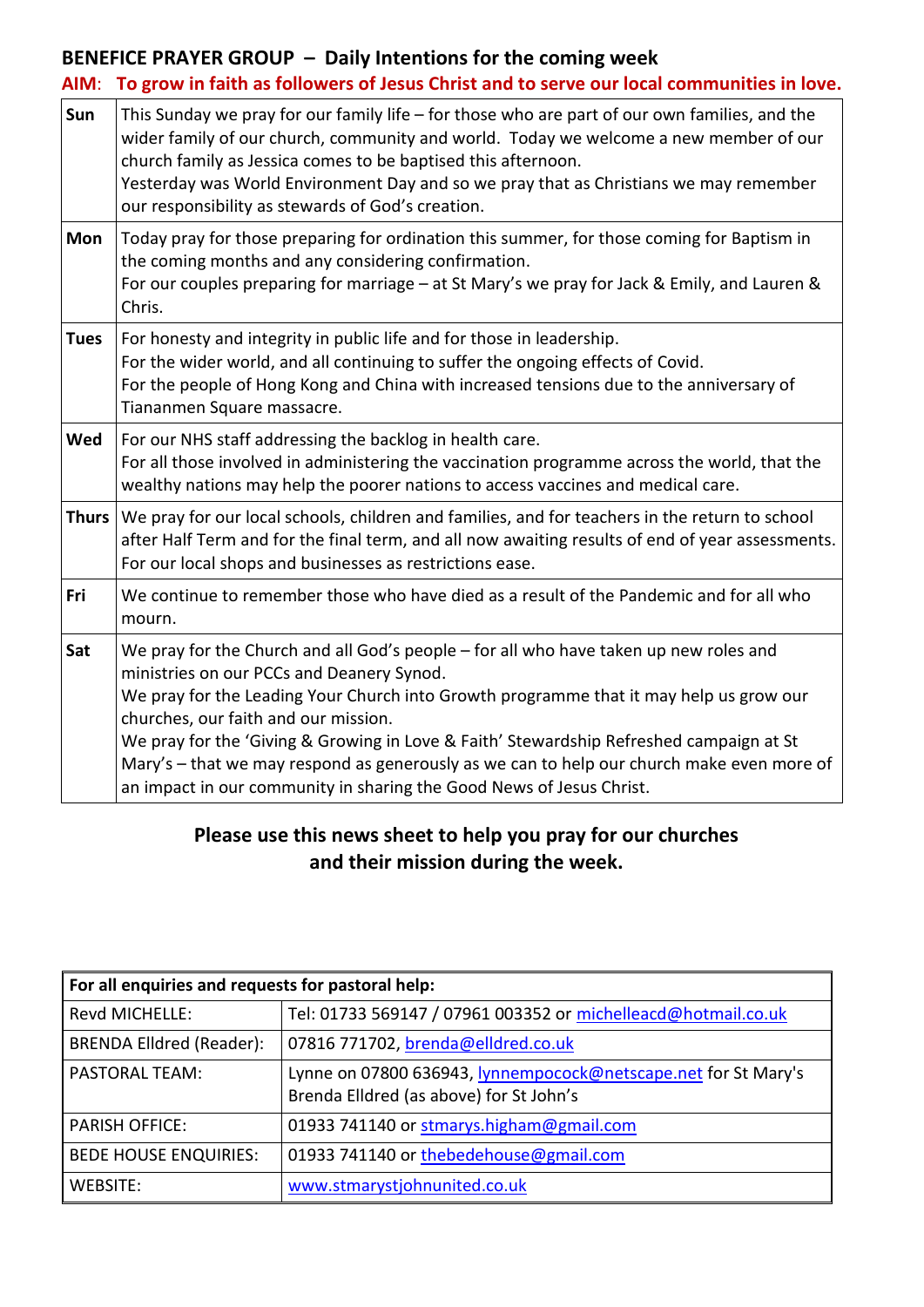# **NOTICES**

**ST MARY'S & ST JOHN'S CONTINUE TO REMAIN OPEN FOR PRIVATE PRAYER:** St John's will be open daily during daylight hours and St Mary's will be open on Sundays and Wednesdays from 12-4 pm, and where possible on Thursday mornings. Necessary safety measures are in place for everyone to be safe.

**BOOKING SEATS FOR SUNDAY MASS AT ST MARY'S:** With one or two extra people returning to church each week it is advisable to let me know if you are attending. This is so that you can be allocated a seat and we can keep everyone safely socially distanced. Please note that you need to let Dave know you are coming to Sunday Mass by 5 pm on the Saturday, either by email at [dchs50@virginmedia.com](mailto:dchs50@virginmedia.com) or by text message or ringing 07941 306391. Thanks, Dave Stuttle.

#### **CHARLOTTE HAS COMPLETED HER CHALLENGE:**

The amazing Charlotte Mantle has completed her Half Term Nene Challenge walking, cycling and canoeing from Higham Ferrers to the Wash. She did it in 5 days and has raised an amazing £1495 (inc Gift Aid for her three causes:

- St Mary's 600 Appeal
- Nene Valley Scouts (to support groups struggling in the pandemic)
- Save the Children

Well done Charlotte!!! And thank you to all who have supported her already – you can still donate via the link to her JustGiving page: [www.justgiving.com/fundraising/charlotte-mantle21](http://www.justgiving.com/fundraising/charlotte-mantle21) For more details contact Leona Mantle at: [leonamantle@googlemail.com](mailto:leonamantle@googlemail.com)

**MARGARET WHITEMAN RIP:** Margaret's ashes will be interred in the Rose Garden on Tuesday 15th June at 11 am and her family invite us to join them for that, as well as for coffee at Coffee Barne afterwards. They also wish to offer items of furniture (including a sofa) or household items free to anyone who might need them.



**GROWING & GIVING IN LOVE & FAITH:** St Mary's is holding a Stewardship Campaign – the first for many years. This coincides with our 600 Appeal and awareness of the necessary ongoing work on our three magnificent buildings, as well as a thorough-going review of our finances. Absolutely key to all this though is our wish to reach out more fully in mission to our whole parish family. There are special Stewardship Envelopes at the back of church – please look for yours and if you can

help deliver any to others too that would be really helpful – thank you! The Stewardship Refreshed Campaign will conclude on 20<sup>th</sup> June so please return your responses by then. Thank you!

**LEADING YOUR CHURCH INTO GROWTH (LyCiG):** We continue to pray for growth in this new stage of the life of our churches as we share in praying the LyCiG prayer in our public worship and personal prayer. This builds on all we have been doing over previous years to grow in numbers, spiritual commitment and impact on our communities and needs all of us to play our part. Watch out for ways you can join in too! Here is the LyCiG Prayer which we will be using as we pray together for growth in numbers, growth in our discipleship and growth in our mission:



*God of mission, who alone brings growth to your Church, send your Holy Spirit to give vision to our planning, wisdom to our actions and power to our witness. Help our church to grow in numbers, in spiritual commitment to you, and in service to our local community, through Jesus Christ our Lord. Amen.*

**AL AHLI HOSPITAL, GAZA:** The Episcopal Diocese of Jerusalem, part of the Anglican Communion, supports the Al Ahli Hospital in Gaza. The hospital is on the front line of the major humanitarian crisis, and is in desperate need of funds. Archbishop Hosam, the new Archbishop in Jerusalem, has issued an appeal to Anglicans worldwide.

You can find a link to this here: Al Ahli Hospital Appeal 2021 | [jmeca.org.uk.](https://emea01.safelinks.protection.outlook.com/?url=https%3A%2F%2Fwww.jmeca.org.uk%2Fget-involved%2Fdonate%2Fcurrent-appeals-0%2Fal-ahli-hospital-appeal-2021&data=04%7C01%7C%7Ced1c19d1648d4a0f937408d9237402eb%7C84df9e7fe9f640afb435aaaaaaaaaaaa%7C1%7C0%7C637579804017966272%7CUnknown%7CTWFpbGZsb3d8eyJWIjoiMC4wLjAwMDAiLCJQIjoiV2luMzIiLCJBTiI6Ik1haWwiLCJXVCI6Mn0%3D%7C1000&sdata=uF13ppNSqW3dS%2F05ZeUvxXiDerXexiocl%2B4DUX22u%2Fs%3D&reserved=0)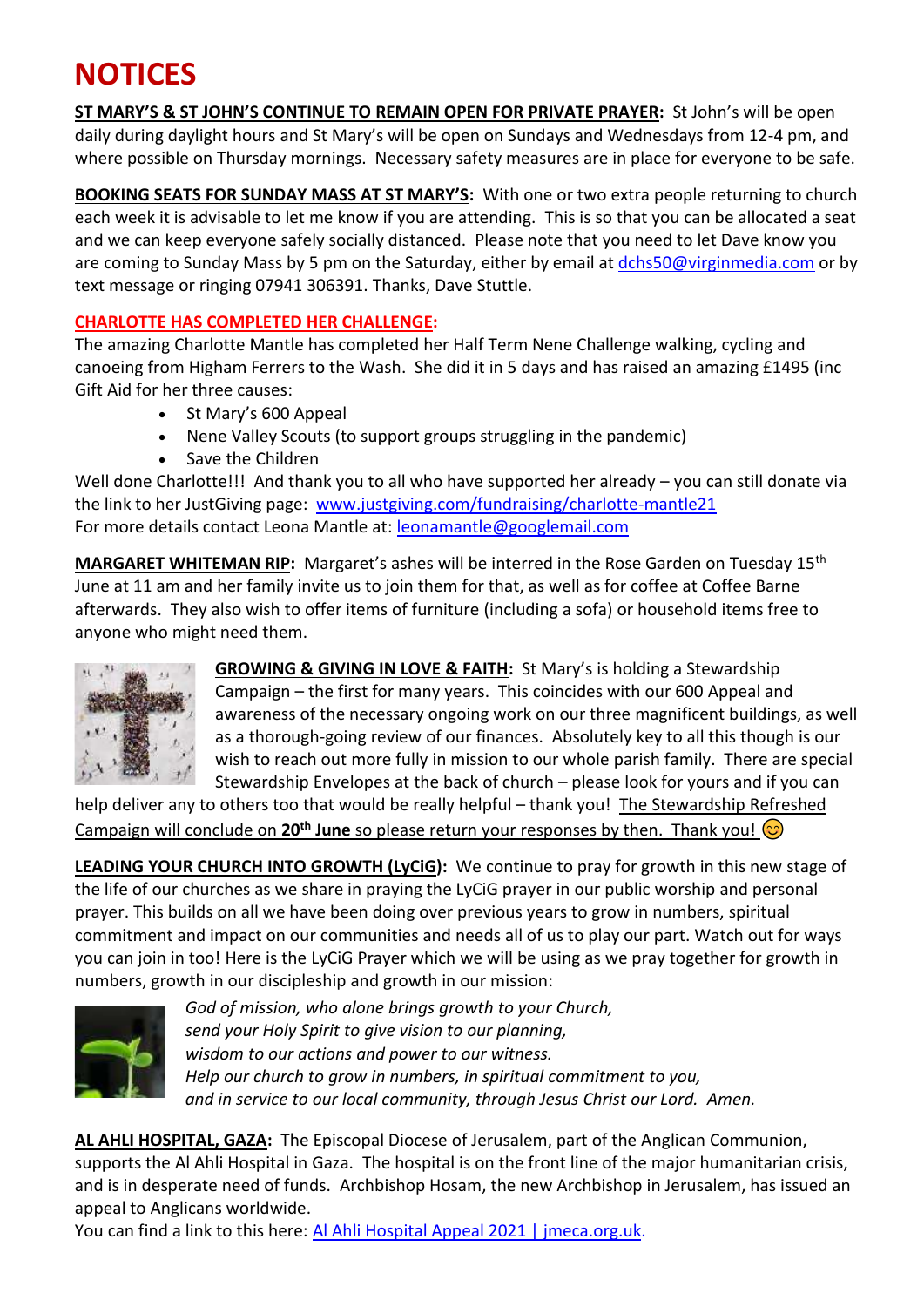

**COMMUNITY SURVEY:** As part of the St Mary's 600 Appeal we are wanting to ask our local community what St Mary's means to them and how we as a church can best serve our community post Covid. We have put together a very short Community Survey

which is available via the website – please have a look and complete it – and also encourage people you know from other community groups as well as friends and neighbours to do so too. We need the widest possible demographic and wish to consult as broadly as possible so please help us!



**MAKE YOUR WALK COUNT:** The Church of England would like to find out what flora and fauna are living in our churchyards across the country and are asking us all to note down what birds, butterflies, insects and flowers etc we see as we walk through our churchyards between the 5<sup>th</sup> and 13<sup>th</sup> June. There will be a book in both church porches for you to write in whatever you see on your rambles! This will help the Church of England create a database of how our churchyards are contributing to supporting the wildlife of England.

**FIRST STEPS……** As we emerge from lockdown and wonder how our world will be, and as a result, how the church will be, Rev Michelle would like to find ways of having conversations with as many people as possible, both from our church family and within our Benefice over the summer months. What are we longing for and needing as life picks up pace again? Where have we most found God, and what has brought us peace during lockdown? How have St Mary's and St John's made a difference and what should the church be for people now? What is God calling us to do, or to stop doing? These were the questions we began to look at during our Vision Days back in 2019 – they are even more relevant now! Please let Michelle know any ideas you might have for how to set up some informal opportunities to talk together and to include community groups too so as a church we can explore our own 'Listening Project' – ideas might include walks together (Chris & Graham Newell are looking to offer some walks for small groups to join), coffee & chat in the vicarage garden, Zoom talks over a glass of wine, a meet up over Afternoon tea and cakes and so on. More on all this to follow but do share ideas and thoughts.

**ST JOHN'S PATRONAL FESTIVAL WEEKEND 26TH & 27TH JUNE:** Join a weekend of celebration at St John's!

• On Saturday 26<sup>th</sup> and Sunday 27<sup>th</sup> June we will have the church decorated with flowers, refreshments served in the churchyard from 10 am – 4 pm (weather dependent of course), a plant stall, book stall and a jams and craft stall by the Raunds Brownies.



• On Sunday 27<sup>th</sup> there will be a Celebration Eucharist at 10 am followed by refreshments.

Please do come along, and if you can help at all with cakes, plants or books or would like to help out on either day please speak to Brenda 07816 771702 or Shirley and Richard on 01933 354810.

**GARAGE SALE:** the Tourism Garage Sale is being planned for 28th August – St Mary's will be selling items on a stall in the churchyard in aid of the Appeal, so if you have bric-a-brac or items to sell, please let Sue Dennis know – we are happy to receive items any time from now on if you are spring cleaning!



**FACE COVERINGS FOR SANGAM**: I am a member of Girlguiding and visited the world centre in Pune, India called Sangam. Currently the people at Sangam are keeping safe concerning COVID, but I thought it would help them if we could send re-usable face coverings of the type that people have been making themselves, myself included. I am

asking for people to make face coverings so we can send them as we understand the effectiveness of wearing them. I can provide a pattern if needed, or you can use your own. My phone number is 07519 396654 for any advice. Thank you in anticipation of your assistance, *Sandy Coleman*

**FOOD BANK:** If you're able to add something to your weekly shop we currently need :-Longlife semi-skimmed milk; Sugar; Custard; Coffee; Jam (sadly we can't use homemade (3) Thank you so much to all who continue to support those who are less fortunate.

**THE NEWS SHEET** is emailed out widely each week. If you know of anyone who doesn't receive it and would like to, please let me know on [jane@smeathers.com.](mailto:jane@smeathers.com)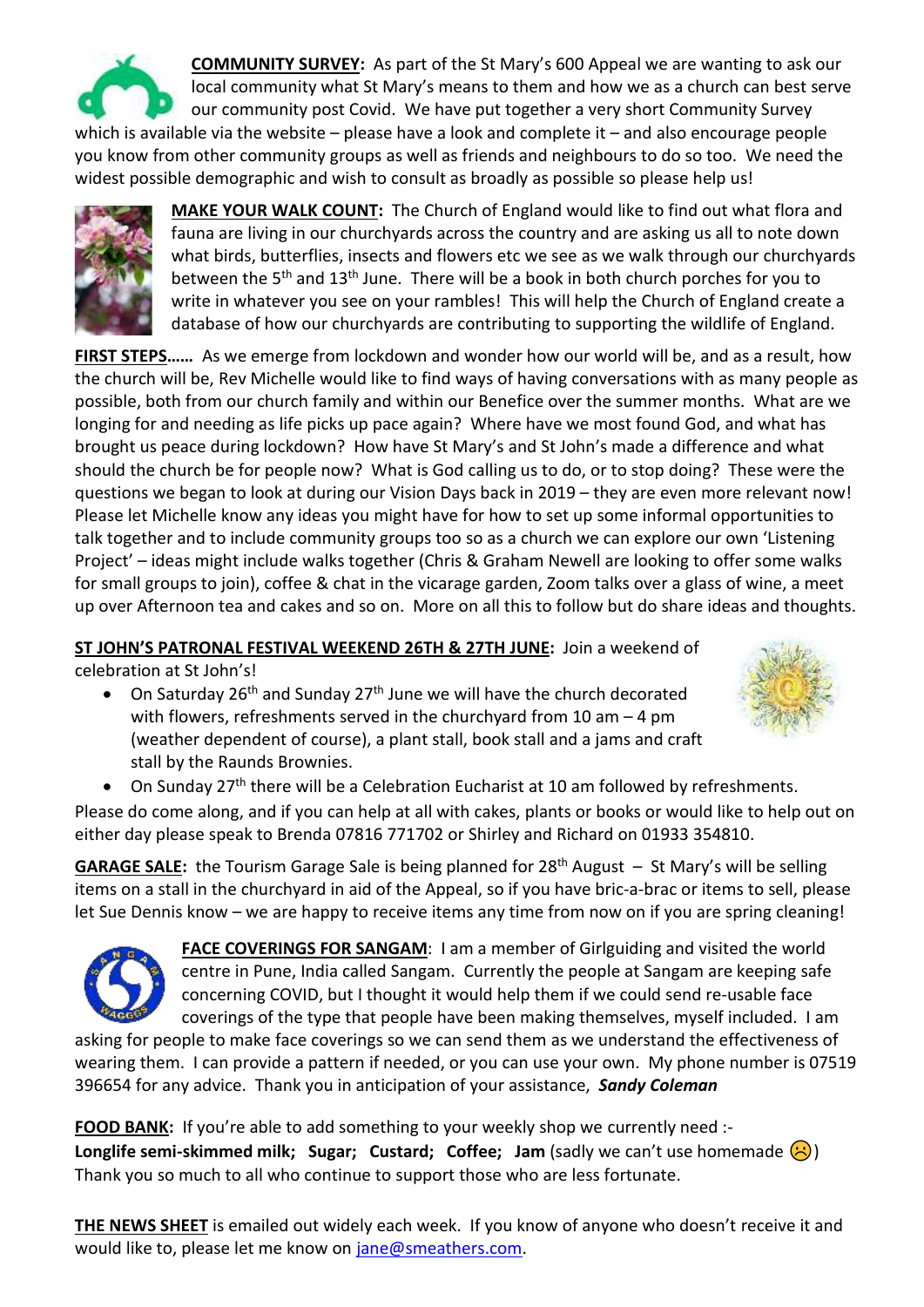# BENEFICE FUNDRAISING UPDATES



**ST MARY'S 600 APPEAL**

#### **A DIFFERENT WAY TO SUPPORT THE APPEAL**

From: Stewart Wiles, Member of St Mary's 600 Appeal Group

Dear Church Members,

Now is your chance to see if you can win a £1,000 donation from the Ecclesiastical Insurance Company\* who insure our Church, Chantry Chapel and Bede House. All you have to do is complete the on-line form on the link below for both the Church and the Bede House.

## **Our 2021 Movement for Good awards**

Today we're launching our £1m Movement for Good awards. We're proud to be giving back **to the communities we** serve and championing the issues that really matter to them, especially in this time of need – working together to build a movement for good.

#### **Just imagine what you could do with a £1,000 donation**

Designed to give eligible charities in the UK and Republic of Ireland the financial assistance they need to help them make a real difference, we're donating £1,000 to 500 charities. And you could be one of them.

All you need to do is visit [movementforgood.com](http://communicatoremail.com/In/269233764/0/U2Uxw5pycck8m4zRiUJLGMtqkX7DMc40EMJzaTEapi9/) and enter your details.

The more nominations a charity gets, the greater its chance of receiving a  $£1,000$  donation, so start spreading the word to your friends and family with our [handy toolkits.](http://communicatoremail.com/In/269233765/0/U2Uxw5pycck8m4zRiUJLGMtqkX7DMc40EMJzaTEapi9/)

#### **The closing date for nominations is Sunday 13 June 2021.**

Good luck

The only information you need to know is the name of the charity, or just its charity number, as below :

The Parochial Church Council of The Ecclesiastical Parish of St Mary The Virgin Higham Ferrers Charity No 1132678

The Chichele Bede House Trust Charity No 1067756

There are a few more questions which shouldn't take you more than a few minutes to complete.

#### **HAVE A GO, YOU NEVER KNOW, YOU MAY WIN US £1,000**

Kind Regards, Stewart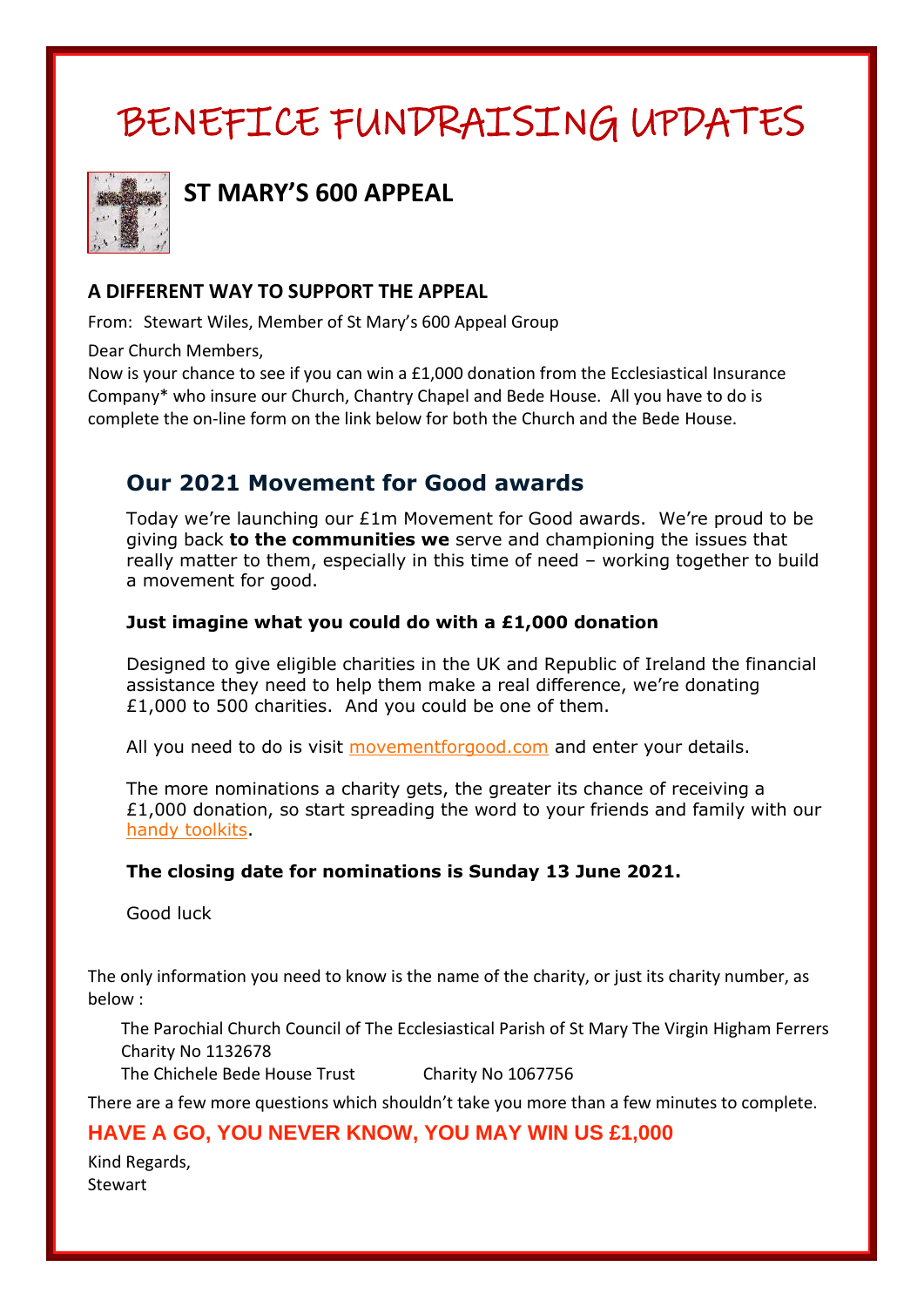We are so very close to being able to start the work on our new heating system, if you are still mulling over your potential giving then now would be a wonderful time - your gift could be the final pounds we need to get the project started and how marvellous would that be? Thank you to everyone who has been giving since the 600 Appeal began because each and everyone of you has got us to this point - here's to warmth in church this winter!

We have **stalls booked at two future Farmers Markets** to raise funds and awareness of the 600 Appeal and are beginning to put plans in place for fundraising events as the world opens up once more. A lot of time and effort continues to be put into grant applications too.

**Donations** to the appeal in the form of cheques should be made payable to St Mary the Virgin PCC Higham 600 Appeal, or can be made using the BACS system (sort code 30-96-09; account number 84427260; account St Mary the Virgin PCC Higham 600 Appeal). Be assured that whatever you can raise, in whatever format, will be very gratefully received...thank you!

#### **Fundraising contacts**:-

Sue Dennis, Chair of the Fundraising Group, 07773 586352, [suedennis1105@gmail.com](mailto:suedennis1105@gmail.com) Avril Harlow, Appeal Treasurer, 01933 314694, [avrilharlow@gmail.com](mailto:avrilharlow@gmail.com) 



#### amazonsmile

Two simple **no cost** ways of supporting **St Mary's or St John's,** as fundraising opportunities are so limited due to the pandemic. As many of us are now shopping on line, both help us to raise much needed funds for both churches **at no cost** to the shopper.

#### **easyfundraising**

**St John's** have **9** supporters and have to date raised over **£70**, also for general funds. This really is a great result – please keep up the good work.

**St Mary's** has 32 supporters, but 14 of them have not purchased anything through Easyfundraising. It may be because they are forgetting to make purchases through Easyfundraising?

A quick reminder - Maybe put a note on your computer screen to remind you to go to Easyfundraising, then search for the retailer you want to use, if they are in the list then select them from the Easyfundraising page and shop as usual. The more you spend, the more you raise for our church but it's imperative to access your retailer by going to Easyfundraising first. Once you get into the habit of it you really can make lots of money for the church. Currently retailers such as H&M, Boots and ASOS are offering up to 3% donations! If you are using any of the services such as Confused.com or Go Compare they give particularly generous donations - £12.50 currently. Let's make lots of money for nothing - and thank you to those 18 people who are spending while using Easyfundraising and have so far raised £140.93 for St Marys!

Maybe you are a keen Amazon shopper? Again, if you register with **Amazon Smile** and select **St Mary's** as your cause to support then you can shop with Amazon and ensure even more donations to our church. As St. John's does not need to be registered with the Charity Commission (a requirement for Amazon Smile) this is not an option, but Amazon also donate via easyfundraising which please continue to do. **Remember, money raised in these ways goes to each church's general funds and not to the 600 Appeal.** Please, if you haven't yet signed up to support our churches in these ways will you do so? If you are not an online shopper yourself then you will definitely know someone who is, so please ask them if they would sign up to support St Mary's or St John's.

For further information please contact

Sue Dennis on 07773 586352, or email [suedennis1105@gmail.com](mailto:suedennis1105@gmail.com) for St Mary's or John Elldred, St. John's Treasurer, on 07929 328827 or email [john@elldred.co.uk.](mailto:john@elldred.co.uk)

#### **Thank you!**